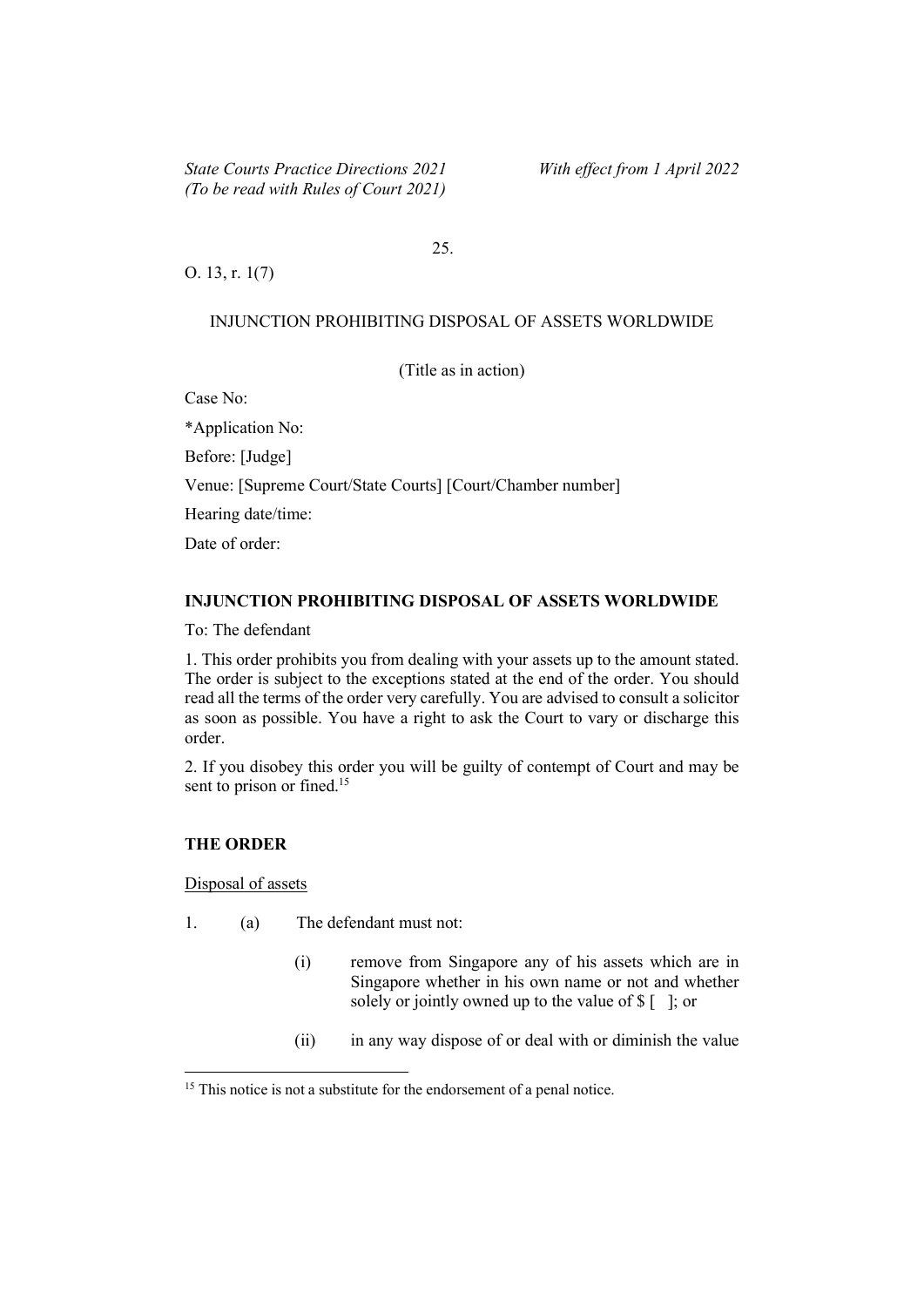of any of his assets whether they are in or outside Singapore whether in his own name or not and whether solely or jointly owned up to the same value.

- (b) This prohibition includes the following assets, in particular:
	- (i) the property known as  $\lceil \cdot \cdot \rceil$  or the net sale money after payment of any mortgages if it has been sold;
	- (ii) the property and assets of the defendant's business known as  $\lceil \ \ \rceil$  (or carried on at  $\lceil \ \rceil$ ) or the sale money if any of them has been sold; and
	- (iii) any money in the accounts numbered  $\lceil \quad \rceil$  at  $\lceil \quad \rceil$ .
- (c) If the total unencumbered value of the defendant's assets in Singapore exceeds  $\S$  [ ], the defendant may remove any of those assets from Singapore or may dispose of or deal with them so long as the total unencumbered value of his assets still in Singapore remains not less than \$ [ ]. If the total unencumbered value of the defendant's assets in Singapore does not exceed  $\frac{1}{2}$  [ ], the defendant must not remove any of those assets from Singapore and must not dispose of or deal with any of them, but if he has other assets outside Singapore, the defendant may dispose of or deal with those assets so long as the total unencumbered value of all his assets whether in or outside Singapore remains not less than  $$$ [ ].

## Disclosure of information

2. The defendant must inform the claimant in writing at once of all his assets whether in or outside Singapore and whether in his own name or not and whether solely or jointly owned, giving the value, location and details of all such assets. The information must be confirmed in an affidavit which must be served on the claimant's solicitor within  $\lceil \cdot \cdot \rceil$  days after this order has been served on the defendant.

# EXCEPTIONS TO THIS ORDER

3. This order does not prohibit the defendant from spending \$ [ ] a week towards his ordinary living expenses and also \$ [ ] a week (or a reasonable sum) on legal advice and representation. But before spending any money, the defendant must tell the claimant's solicitor where the money is to come from.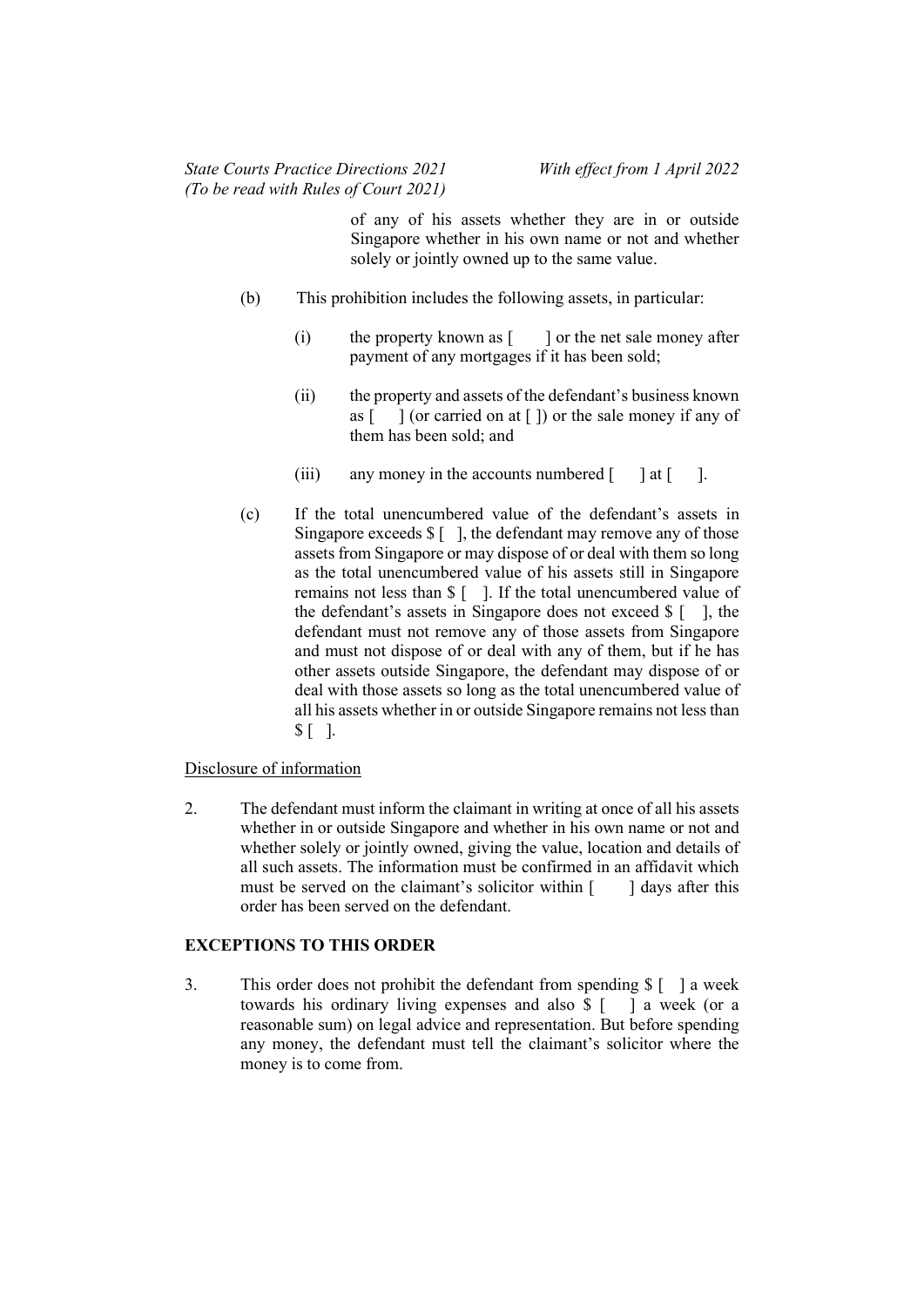- 4. This order does not prohibit the defendant from dealing with or disposing of any of his assets in the ordinary and proper course of business. The defendant must account to the claimant [state interval] for the amount of money spent in this regard.
- 5. The defendant may agree with the claimant's solicitor that the above spending limits should be increased or that this order should be varied in any other respect but any such agreement must be in writing.

# EFFECT OF THIS ORDER

- 6. A defendant who is an individual who is ordered not to do something must not do it himself or in any other way. He must not do it through others acting on his behalf or on his instructions or with his encouragement.
- 7. A defendant which is a corporation and which is ordered not to do something must not do it itself or by its directors, officers, employees or agents or in any other way.

# THIRD PARTIES

## Effect of this order

8. It is a contempt of Court for any person notified of this order knowingly to assist in or permit a breach of the order. Any person doing so may be sent to prison or fined.

## Effect of this order outside Singapore

- 9. The terms of this order do not affect or concern anyone outside the jurisdiction of this Court until it is declared enforceable or is enforced by a Court in the relevant country and then they are to affect him only to the extent they have been declared enforceable or have been enforced UNLESS such person is:
	- (a) a person to whom this order is addressed or an officer or an agent appointed by power of attorney of such a person; or
	- (b) a person who is subject to the jurisdiction of this Court; and
		- (i) has been given written notice of this order at his residence or place of business within the jurisdiction of this Court; and
		- (ii) is able to prevent acts or omissions outside the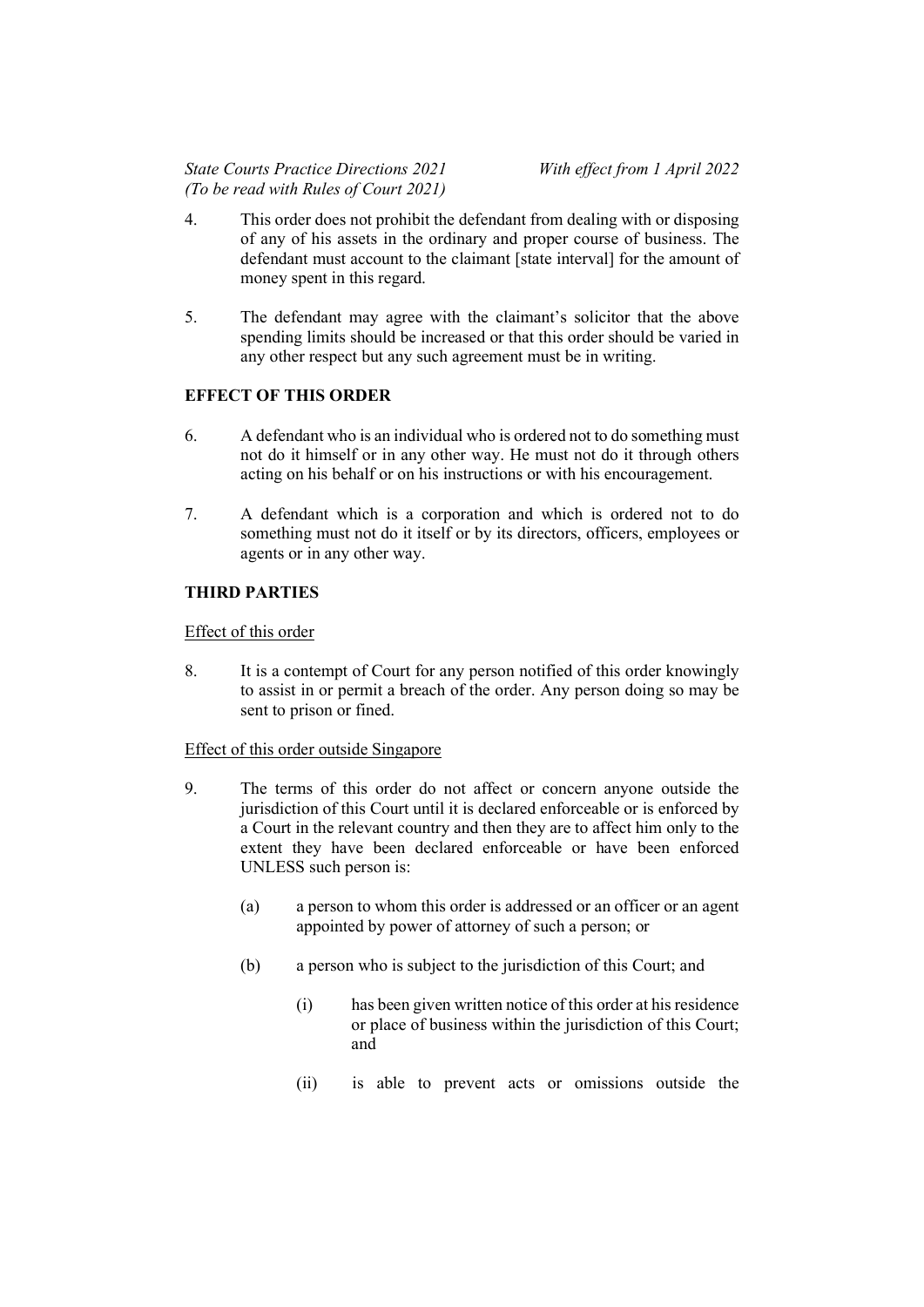jurisdiction of this Court which constitute or assist in a breach of the terms of this order.

#### Assets located outside Singapore

- 10. Nothing in this order will, in respect of assets located outside Singapore, prevent any third party from complying with:
	- (a) what it reasonably believes to be its obligations, contractual or otherwise, under the laws and obligations of the country or state in which those assets are situated or under the proper law of any contract between itself and the defendant; and
	- (b) any orders of the Courts of that country or state, provided that reasonable notice of any application for such an order is given to the claimant's solicitor.

### Set-off by banks

11. This injunction does not prevent any bank from exercising any right of set-off it may have in respect of any facility which it gave to the defendant before it was notified of the order.

## Withdrawals by the defendant

12. No bank need enquire as to the application or proposed application of any money withdrawn by the defendant if the withdrawal appears to be permitted by this order.

## (SERVICE OUT OF SINGAPORE AND SUBSTITUTED SERVICE

- 13. (a) The claimant may serve the originating claim on the defendant at [ ] by [mode of service].
	- (b) If the defendant wishes to defend the action, he must file and serve a notice of intention to contest or not contest within [ ] days of being served with the originating claim.)

## UNDERTAKINGS

14. The claimant gives to the Court the undertakings set out in Schedule 1 to this order.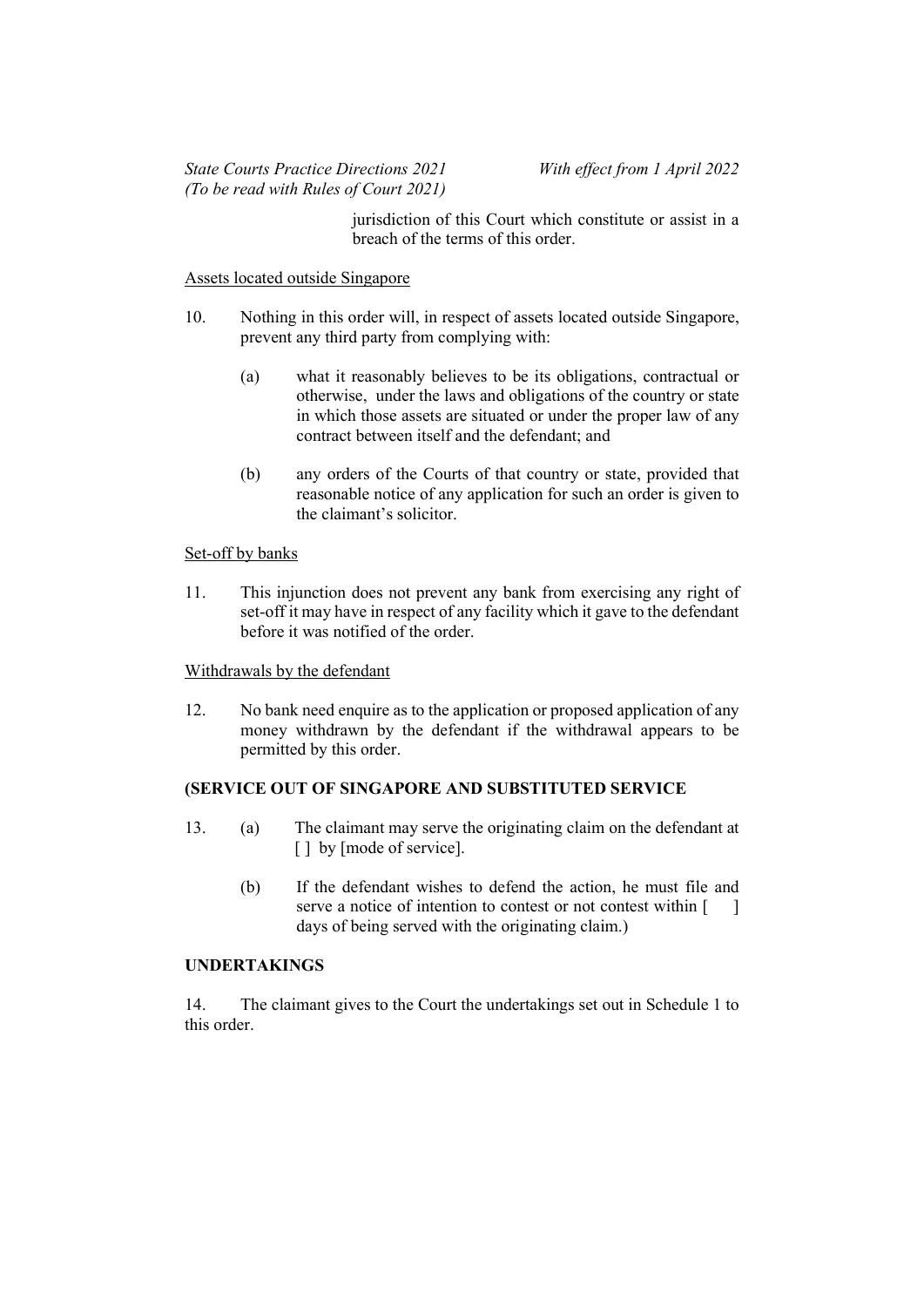## DURATION OF THIS ORDER

15. This order will remain in force until the trial or further order.

## VARIATION OR DISCHARGE OF THIS ORDER

16. The defendant (or anyone notified of this order) may apply to the Court at any time to vary or discharge this order (or so much of it as affects that person), but anyone wishing to do so must inform the claimant's solicitor.

# NAME AND ADDRESS OF CLAIMANT'S SOLICITOR

17. The claimant's solicitor is: [Name of lawyer(s) having conduct of action or charge of matter.] [Name of law firm.] [Address of law firm.] Email: [Email address.] Tel: [Telephone number.] Ref: [File reference of law firm.]

# INTERPRETATION OF THIS ORDER

18. (a) In this order references to "he", "him" or "his" include "she" or "her" and "it" or "its".

(b) Where there are 2 or more defendants then (unless the context indicates differently):

- (i) References to "the defendants" mean both or all of them;
- (ii) An order requiring "the defendants" to do or not to do anything requires each defendant to do or not to do the specified thing; and
- (iii) A requirement relating to service of this order, or of any legal proceedings, on "the defendants" means service on each of them.

(Seal of the Court and signature of the Registrar).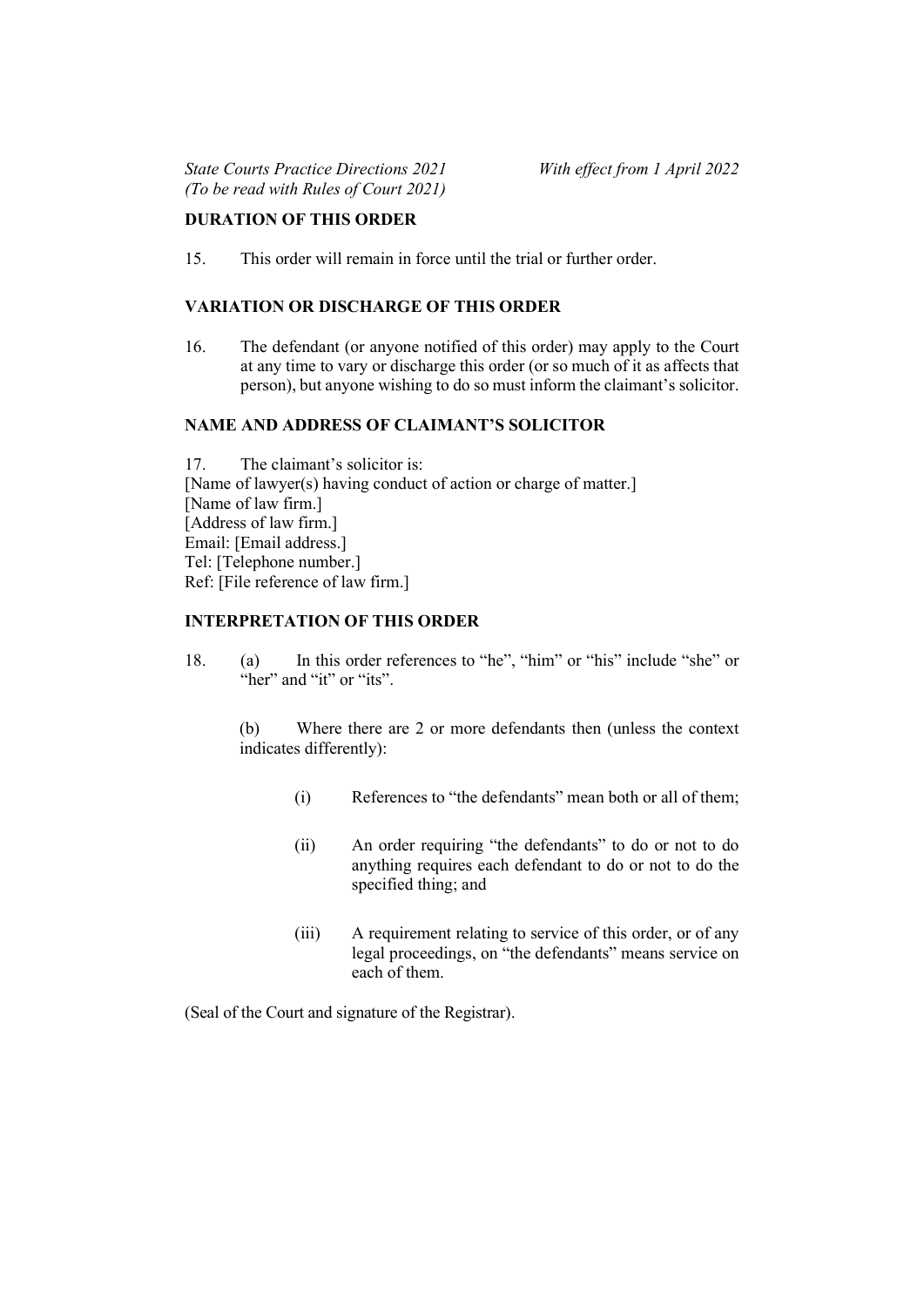### SCHEDULE 1

Undertakings given to the Court by the claimant

- 1. If the Court later finds that this order has caused loss to the defendant, and decides that the defendant should be compensated for that loss, the claimant will comply with any order the Court may make.
- 2. The claimant, in respect of any order the Court may make pursuant to para (1) above, will:

(a) on or before [date] provide to the defendant security in the sum of  $\{\ ]$  by causing [payment to be made into Court/a bond to be issued by an insurance company with a place of business within Singapore/a written guarantee to be issued from a bank with a place of business within Singapore/payment to the claimant's solicitor to be held by the solicitor as an officer of the Court pending further order]\*; and

(b) cause evidence of the provision of security to be extended to the defendant immediately after the security has been put up.

- 3. As soon as practicable the claimant will (issue and) serve on the defendant (an) (the) originating claim (in the form of the draft originating claim produced to the Court) (claiming appropriate relief) together with this order.
- 4. The claimant will cause an affidavit to be sworn and filed (substantially in the terms of the draft affidavit produced to the Court) (confirming the substance of what was said to the Court by the claimant's solicitor).
- 5. As soon as practicable the claimant will serve on the defendant a copy of the affidavits and exhibits containing the evidence relied on by the claimant.
- 6. Anyone notified of this order will be given a copy of it by the claimant's solicitor.
- 7. The claimant will pay the reasonable costs of anyone other than the defendant which have been incurred as a result of this order including the costs of ascertaining whether that person holds any of the defendant's assets and if the Court later finds that this order has caused such person loss, and decides that such person should be compensated for that loss, the claimant will comply with any order the Court may make.
- 8. If this order ceases to have effect, the claimant will immediately take all reasonable steps to inform in writing anyone to whom he has given notice